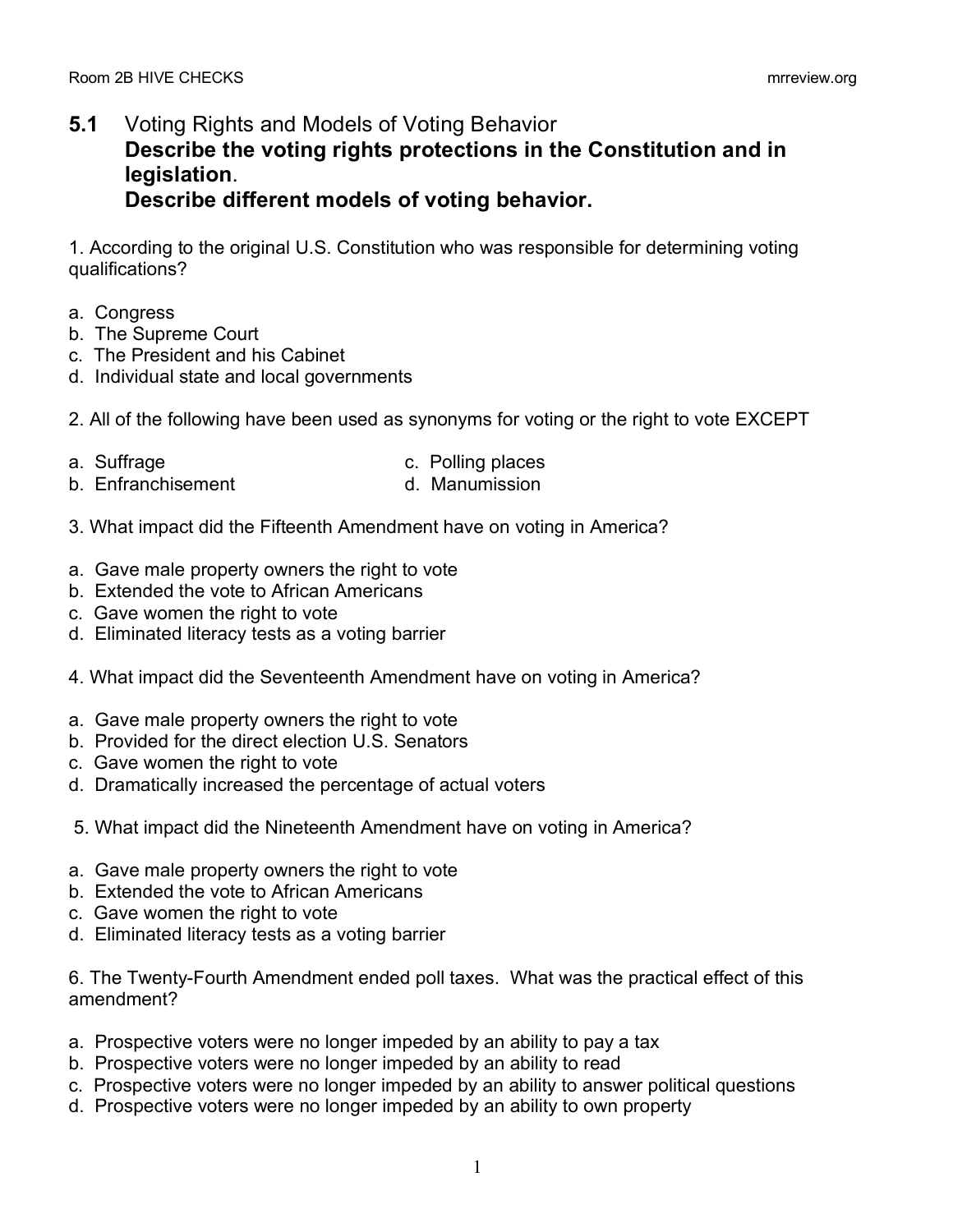- 7. What impact did the Twenty-Sixth Amendment have on voting in America?
- a. Gave women the right to vote
- b. Extended the vote to African Americans
- c. Gave eighteen year olds and older the right to vote
- d. Eliminated literacy tests as a voting barrier
- 8. What impact did the Voting Rights Act of 1965 have on voting in America?
- a. Prohibited voter ID laws
- b. Extended the vote to African Americans
- c. Made general elections a national holiday
- d. Eliminated literacy tests as a voting barrier
- 9. What impact did the Voting Rights Act of 1965 have on voting in America?
- a. Prohibited voter ID laws
- b. Extended the vote to African Americans
- c. Made general elections a national holiday
- d. Gave federal oversight in Southern polling places

10. In *Shelby* v. *Holder* (2013) the Supreme Court affirmed that "the Constitution intended States to keep…the power to regulate elections" and that "equal sovereignty" was hindered by the disparate treatment of some states and not others. This decision impacted

- a. The historical consequences of the Fifteenth Amendment
- b. The historical consequences of the Seventeenth Amendment
- c. The historical consequences of the Twenty-Sixth Amendment
- d. The historical consequences of the Voting Rights Act of 1965

11. Political science has tried to explain voting behavior for a long time. Which of the following best characterizes political science conclusions over time regarding voting behavior in America?

- a. Political science can now pinpoint who votes and why
- b. Political science with great certainty can predict voting behavior
- c. Political science is in agreement over voting behavior
- d. Political science lacks consensus over numerous voting behavior models
- 12. Rational choice theory is based upon
- a. History c. Sociology
- b. Economics d. Anthropology
- 13. Retrospective voting models emphasize
- a. Prospective issues
- b. Polls
- c. Party labels
- d. Performance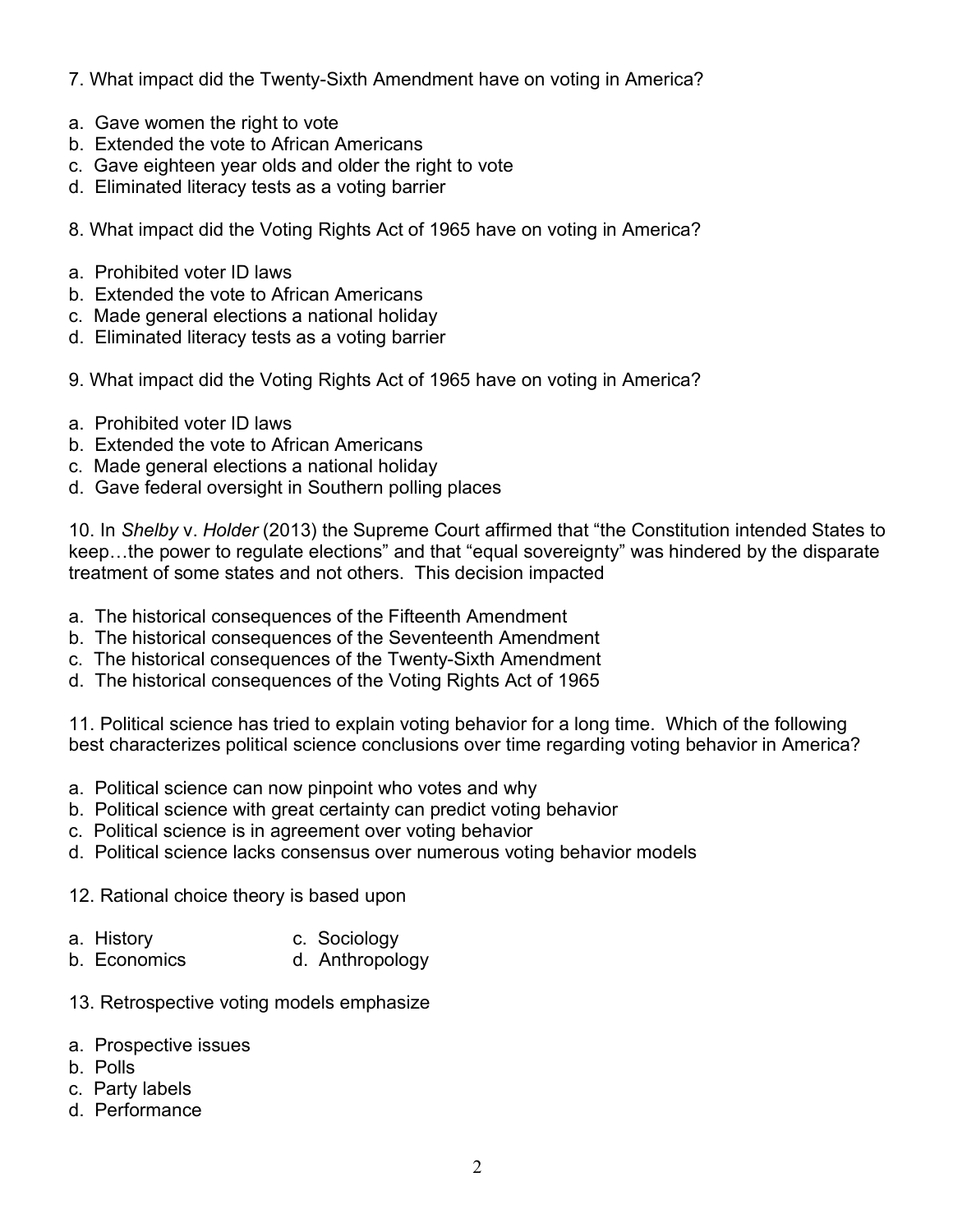- 14. Prospective voting models emphasize
- a. Polls and public opinion
- b. Promises and compelling visions
- c. Culture and family influences
- d. Religious and ethnic traditions
- 15. Party line voting models emphasize
- a. Polls and public opinion
- b. Union memberships
- c. Culture and family influences
- d. Party labels

16. Tom's parents were conservative Republicans. When Tom went to vote for the first time many of the candidates and their issues were confusing to understand. He voted Republican.

This is an example of what voting behavior model?

- a. Rational choice theory
- b. Retrospective voting
- c. Prospective voting
- d. Party line voting

17. Tom is an independent voter. His choice will come down to weighing promises made by both candidates. As a college student with heavy debts he is leaning toward the candidate that promised to make education more affordable.

This is an example of what voting behavior model?

- a. Rational choice theory
- b. Retrospective voting
- c. Prospective voting
- d. Party line voting

18. Tom during his presidential campaign kept asking voters one simple question, "Are you better off today than you were four years ago?"

This is an example of what voting behavior model?

- a. Rational choice theory
- b. Retrospective voting
- c. Prospective voting
- d. Party line voting